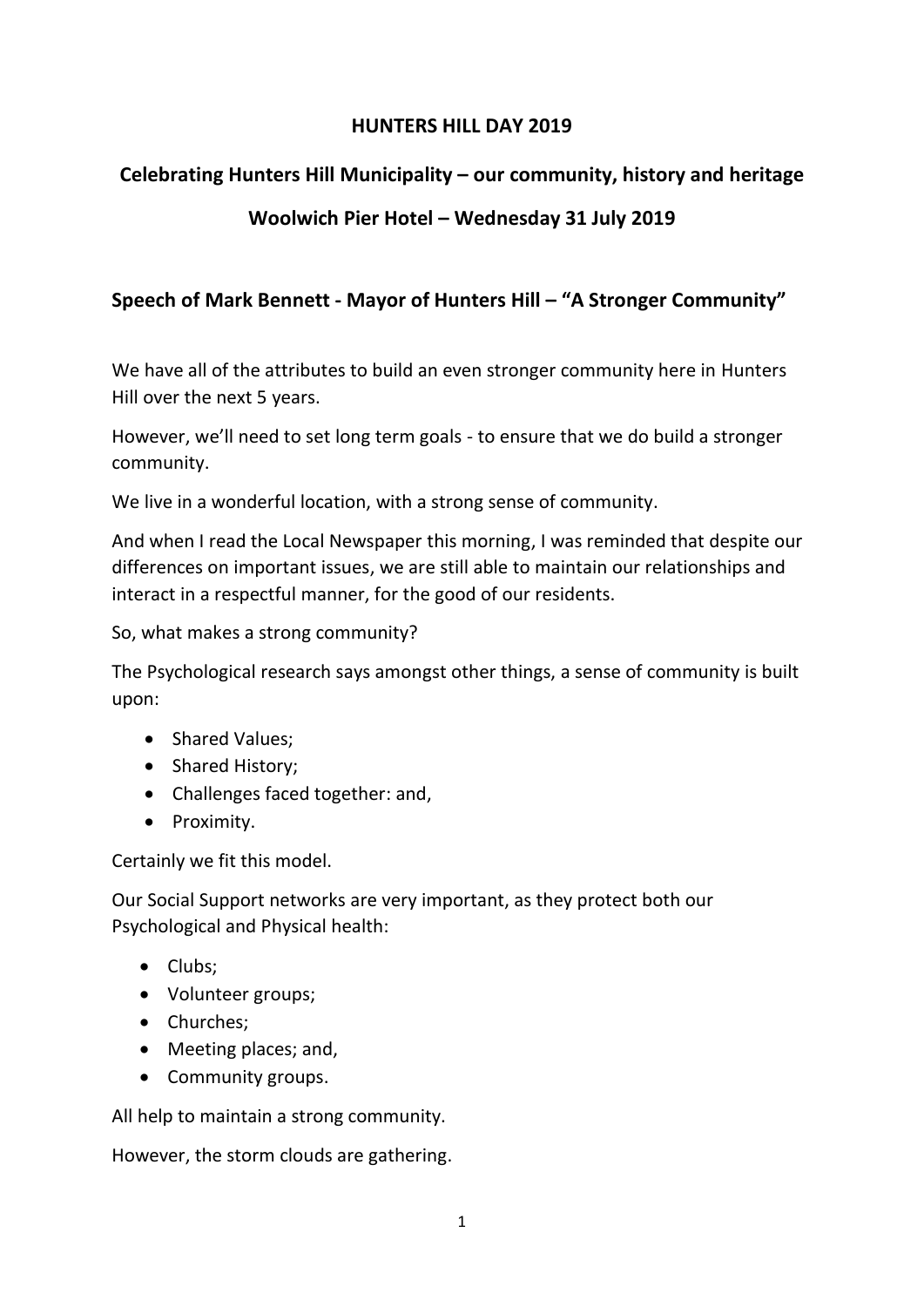Some of these clouds will threaten Australia as well as our local community:

- The world is experiencing some instability, our major trading partner and our major defence partner are part of this and we may be forced to choose;
- Substance abuse is widespread there have been major drug seizures on our doorstep, in Top Ryde and Macquarie Park;
- Recent NSW Ministry of Health data indicates a very high use of highly addictive drugs at youth events;
- Youth unemployment is far too high;
- Graduates are taking 4 years on average, to find a full-time job;
- Last year we exported over 40 million tons of waste. Some overseas governments have now said - no more!;
- Our indigenous population is desperately in need of our help, particularly in Health and Education and we have the distinction of being the only Commonwealth nation not to have signed a treaty with its indigenous peoples: and also,
- Social isolation is endemic.

It's Social Isolation that I draw your attention to this evening; this will be our next Public Health epidemic. The impact is on the Economy and on our Mental and Physical health.

Unusually, it's now impacting upon - very young to the very old residents here in Hunters Hill.

Many things are adding to the Social Isolation – here's just a few:

- Working from home;
- Underemployment;
- Online banking;
- Online shopping;
- Online entertainment;
- Online friends; and,
- Online dating.

Finding ways to connect people "face to face" is a challenge we must accept and address.

Finding more effective and meaningful ways to connect people will be our challenge, if we are to build an even stronger community.

In 2018 The British Government appointed a Minister to deal with this issue!

However, this isn't something we can outsource to State or Federal Government.